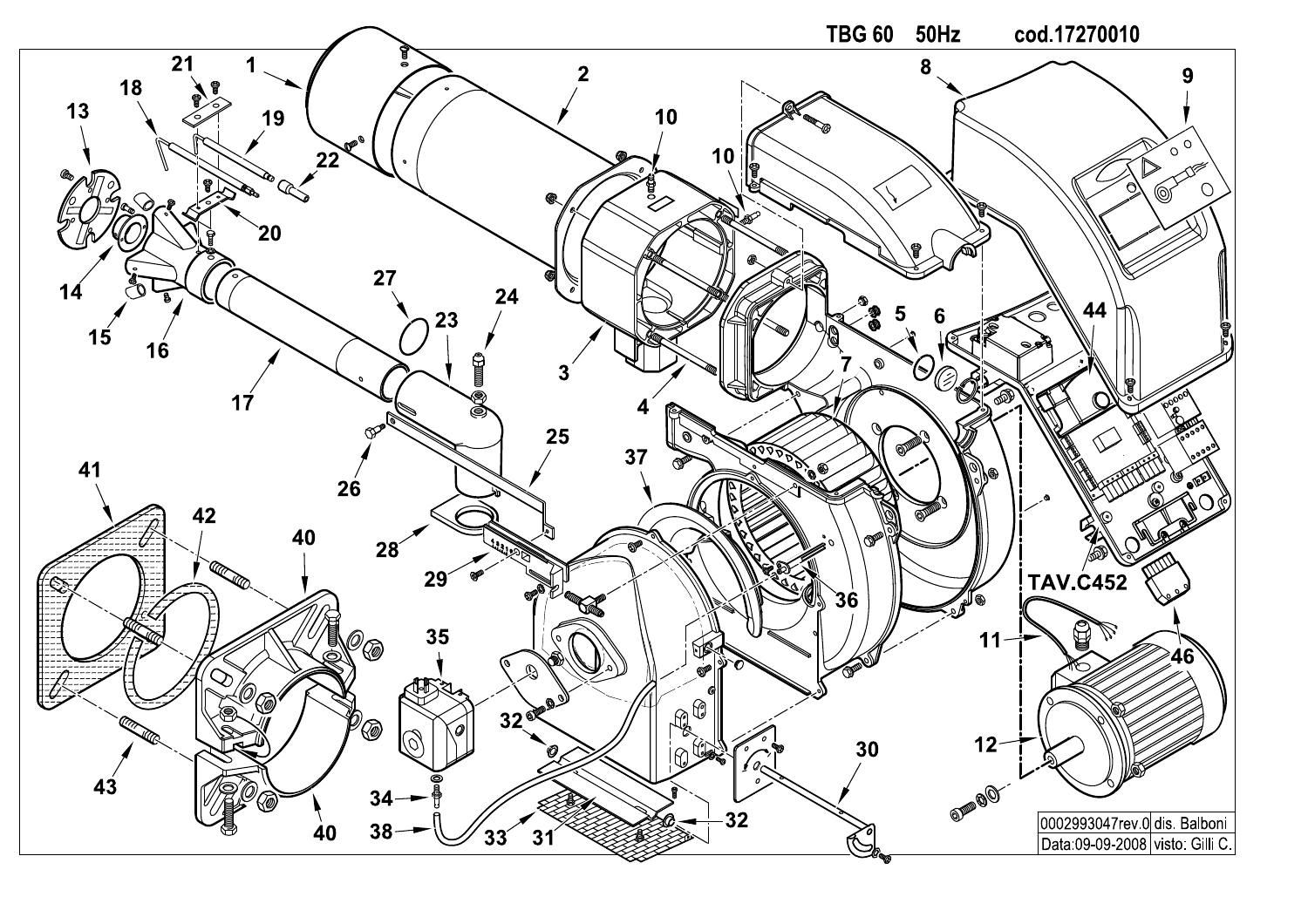|                | 17270010   | <b>TBG 60 50Hz</b>             |  |      | Esploso 0002993047 Rev.0 |                                     |  |
|----------------|------------|--------------------------------|--|------|--------------------------|-------------------------------------|--|
| Rif.           | Codice     | <b>Descrizione</b>             |  | Rif. | Codice                   | <b>Descrizione</b>                  |  |
| $\mathbf{1}$   | 0025040001 | <b>DIFFUSORE TBG60</b>         |  | 28   | 0025030010               | <b>GUARN.NE RACCORDO GAS TBG45</b>  |  |
| $\overline{2}$ | 0025040002 | AS.CANNOTTO TBG60              |  | 29   | 0025030001               | PIASTRA REG. GRUPPO TBG45           |  |
| 3              | 0025030013 | <b>POLMONE TBG 45-60P</b>      |  | 30   | 0025040019               | <b>AS.PERNO FARFALLA TBG45 MONO</b> |  |
| $\overline{4}$ | 0025030024 | PRIGIONIERO M6X117             |  | 31   | 0025010030               | <b>FARFALLA TBL45</b>               |  |
| 5              | 23839      | <b>GUARNIZIONE OR 3125</b>     |  | 32   | 54056                    | BOCCOLA IGLIDUR-G 20X14X12X1        |  |
| 6              | 0020020030 | VETRINO 37X3 SPARK30           |  | 33   | 0025010035               | <b>PROTEZIONE CONV.RE TBL45</b>     |  |
| $\overline{7}$ | 0025040014 | VENTOLA D.215X90 TBG60         |  | 34   | 0005150098               | PORTAGOMMA MASCHIO CIL. 1/4"        |  |
| 8              | 0025010027 | COPERCHIO QUADRO ELET. TBL T   |  | 35   | 0005040134               | PRESSOSTATO KROMS. DG 6U-5          |  |
| 9              | 0025010047 | SINOTTICO TBL 60P              |  | 36   | 0024010027               | NIPPLO PREL.VO ARIA TBG             |  |
| 10             | 31483      | PRESA PRESSIONE 1/8" CON.      |  | 37   | 0025010025               | DEFLETTORE ASPIRAZ. ARIA TBL        |  |
| 11             | 0005140529 | CAVO 4X0.75 L=440 ALIM. MOTO   |  | 38   | 0005250094               | <b>TUBO IN PVC 5X8</b>              |  |
| 12             | 0005010079 | MOTORE TRIF. KW0,75 230-400/50 |  | 40   | 8025010013               | SEMIFLANGIA ATT.BRUC. TBL60         |  |
| 13             | 0025040023 | DISCO STAMP. D110X43 I56 TBG   |  | 41   | 0025010048               | GUARN.NE FLANGIA AT.CO TBL60        |  |
| 14             | 0025040006 | UGELLO MISCELATORE TBG60       |  | 42   | 0024010031               | CORDONE FIBRA DI VETRO 8X8X5        |  |
| 15             | 0025040005 | RIDUZIONE MISCEL.RE TBG60      |  | 43   | 17639                    | PRIGIONIERO M12X63                  |  |
| 16             | 0025040003 | MISCELATORE TBG60              |  | 44   | 0005030201               | AP.RA LANDIS LME 22.331A2           |  |
| 17             | 0025030008 | TUBO MANDATA GAS TBG 45        |  | 46   | 0005130051               | CONNETTORE 7POLI MASCH.             |  |
| 18             | 0025030014 | <b>IONIZZATORE TBG 45P</b>     |  |      |                          |                                     |  |
| 19             | 0025030026 | ELETTRODO TBG 45               |  |      |                          |                                     |  |
| 20             | 0017030027 | STAFFA SOP.TO ELET.DI 159-M5   |  |      |                          |                                     |  |
| 21             | 61299      | PIASTRINA STRINGI ELETT. 20X   |  |      |                          |                                     |  |
| 22             | 0005060037 | SOPPRESSORE A FILO 5000 OHM    |  |      |                          |                                     |  |
| 23             | 0025030009 | RACCORDO MANDATA GAS TBG45     |  |      |                          |                                     |  |
| 24             | 0025030018 | VITE FISSAGGIO RAC.DO TBG45    |  |      |                          |                                     |  |
| 25             | 0025030017 | ASTA REG.NE TUBO GAS TBG45     |  |      |                          |                                     |  |
| 26             | 0020020043 | VITE MOVIM.TUBO GAS SPARK30    |  |      |                          |                                     |  |
| 27             | 0005180082 | <b>GUARNIZIONE OR 3187</b>     |  |      |                          |                                     |  |
|                |            |                                |  |      |                          |                                     |  |

**TBG 60 50Hz** Esploso 0002993047 **Rev.0**

| Rif. | Codice     | <b>Descrizione</b>                 |
|------|------------|------------------------------------|
| 28   | 0025030010 | <b>GUARN.NE RACCORDO GAS TBG45</b> |
| 29   | 0025030001 | PIASTRA REG. GRUPPO TBG45          |
| 30   | 0025040019 | AS.PERNO FARFALLA TBG45 MONO       |
| 31   | 0025010030 | <b>FARFALLA TBL45</b>              |
| 32   | 54056      | BOCCOLA IGLIDUR-G 20X14X12X1       |
| 33   | 0025010035 | PROTEZIONE CONV.RE TBL45           |
| 34   | 0005150098 | PORTAGOMMA MASCHIO CIL. 1/4"       |
| 35   | 0005040134 | PRESSOSTATO KROMS. DG 6U-5         |
| 36   | 0024010027 | NIPPLO PREL.VO ARIA TBG            |
| 37   | 0025010025 | DEFLETTORE ASPIRAZ. ARIA TBL       |
| 38   | 0005250094 | TUBO IN PVC 5X8                    |
| 40   | 8025010013 | SEMIFLANGIA ATT.BRUC. TBL60        |
| 41   | 0025010048 | GUARN.NE FLANGIA AT.CO TBL60       |
| 42   | 0024010031 | CORDONE FIBRA DI VETRO 8X8X5       |
| 43   | 17639      | PRIGIONIERO M12X63                 |
| 44   | 0005030201 | AP.RA LANDIS LME 22.331A2          |
| 46   | 0005130051 | CONNETTORE 7POLI MASCH.            |
|      |            |                                    |
|      |            |                                    |
|      |            |                                    |
|      |            |                                    |
|      |            |                                    |
|      |            |                                    |
|      |            |                                    |
|      |            |                                    |
|      |            |                                    |
|      |            |                                    |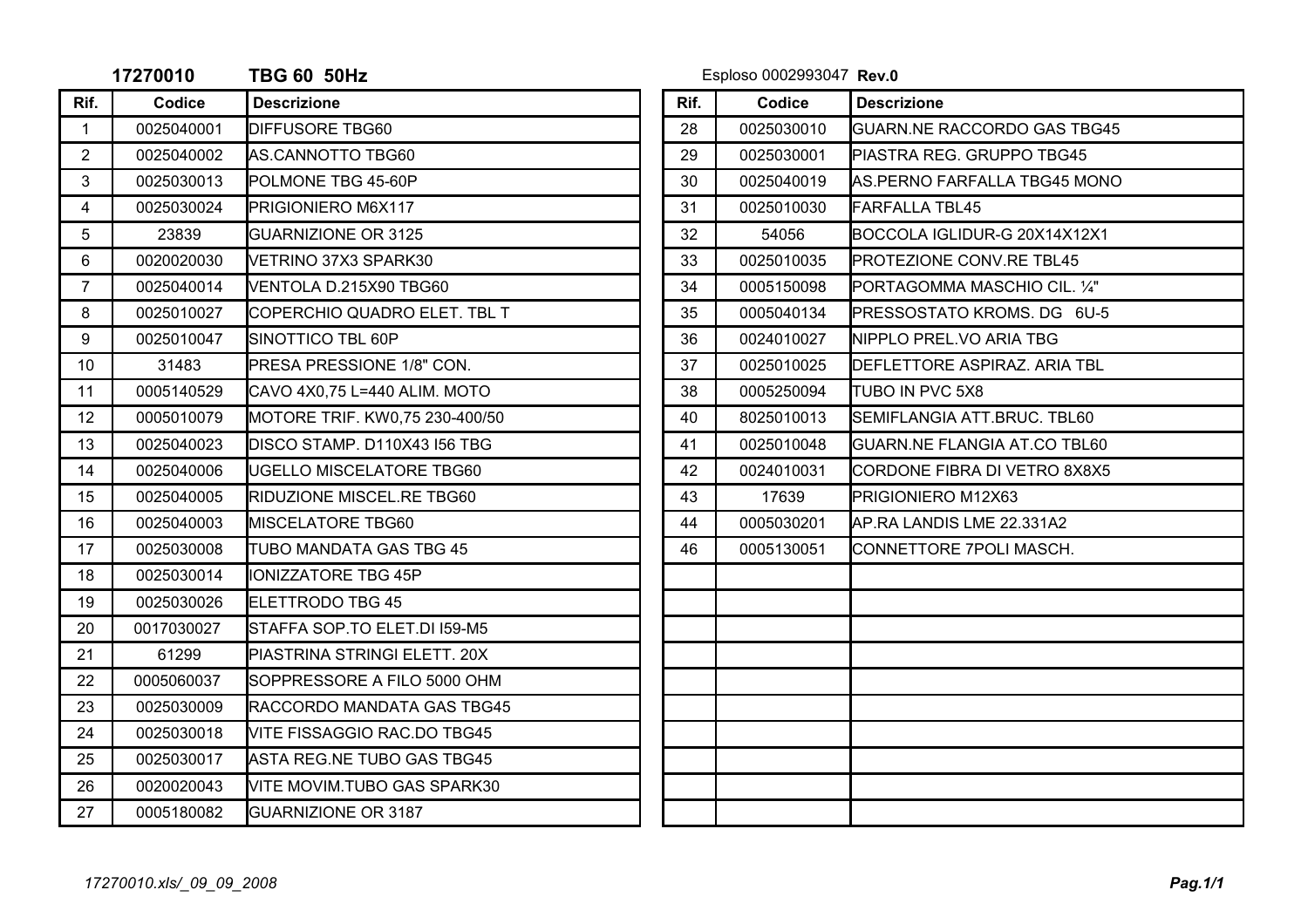